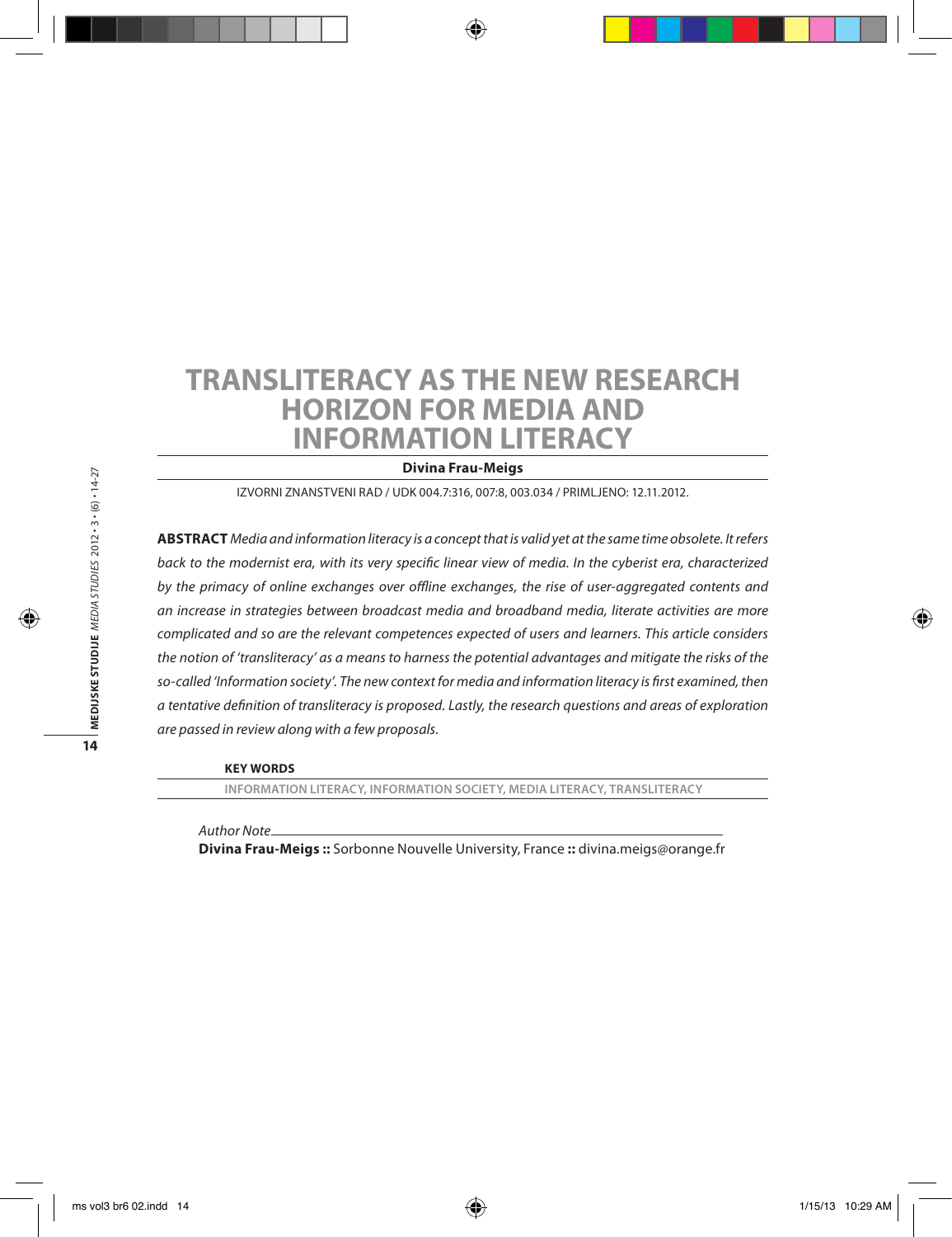During the modernist era, from mid-19th century, the West moved from an economy of production to an economy of consumption via the use of culture and the expansion of linear and analogical broadcast media. In our times, the dawn of the  $21^{st}$  century heralds the advent of the 'cyberist era' which focuses on the connections between energy and information to produce knowledge. It also ushers in the master narrative of the 'Information Society' where most interactions for work and leisure begin online and may or may not have consequences offline (Frau-Meigs, 2011b). The West has moved from the economy of consumption to an economy of participation, this time via use of culture that is new and promoted by non-linear, broadband networks of ICT-driven media. Participation however cannot be reduced to the liberal-technical mantra of self-expression that promotes individual impulse over shared construction of culture. Culture as a construct still consists of our human efforts in quest of a coherent set of answers to our predicaments and longings in real life. This culture is increasingly arbitrated by a broad range of media. It is a transformative situation which heightens the need to develop practices that provide meaning and that also help form a new mindset together with a new identity structure that are not inherited from the 19<sup>th</sup> century (self-discipline, rationality and restraint).

# **MEDIA AND INFORMATION LITERACY IN CONTEXT**

Moving from the economy of consumption to the economy of participation is possible only through media. This move is not spawned by an exclusively rational view of mankind but by a cognitive view that associates emotions, actions, reasons and values to form a new sensibility that modifies the social structure. A drastic change of attitude already seems to be coming about as virtual spectacles and services begin to dominate in the social sphere of work, leisure and school. The post-modernist tendency to refuse delayed gratification and the discipline of frugality seems to have extended over to the cyberist era. A curious inversion is taking place as leisure activities are turned into participatory labour in the world of the so-called creative industries. Media propel personal experience and hedonism, exploration of creativity under all forms (including the destructive) and the elimination of physical and psychic distance in favour of immediacy and simultaneity, expressivity and reflexivity. How to find social norms and values for conduct in this creatively constructed incoherence? How to establish the boundaries for participatory behaviour, in economics as well as in culture? What will societies led by the information paradigm actually live? How to build knowledge societies on foundation of this information?

This paradigm change requires researchers to revisit the territories of the 'Information Society' for they are now much more closely related to computation (computer literacy) and communication (media literacy), areas where the term 'information' gathers added meanings and uses. This move implies a new concept of 'transliteracy' which has a double definition in today's context of convergence:

1. the ability to embrace the full layout of multimedia which encompasses skills for reading, writing and calculating with all the available tools (from paper to image, from book to wiki);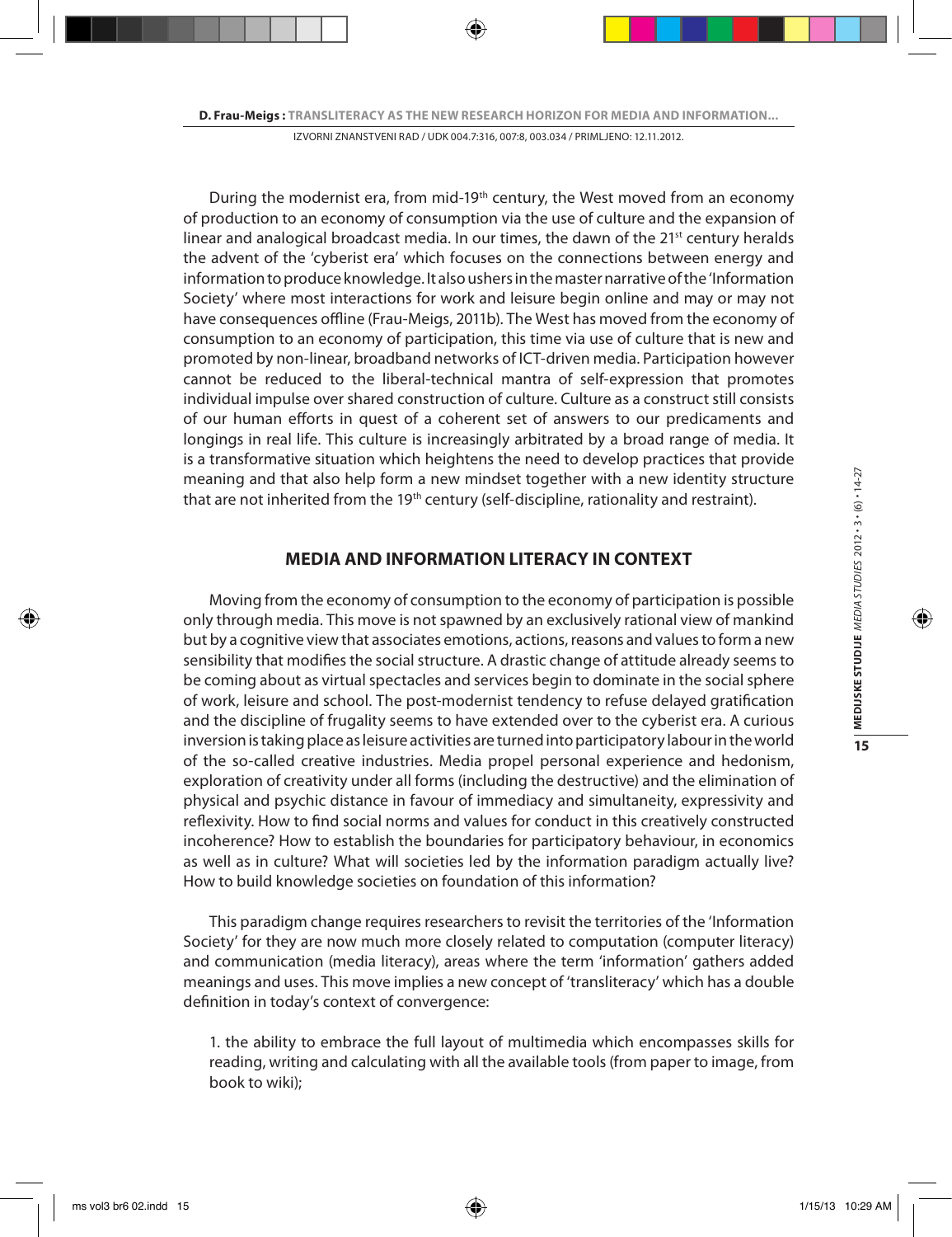2. the capacity to navigate through multiple domains, which entails the ability to search, evaluate, test, validate and modify information according to its relevant contexts of use (as code, news and document).

If husbanded properly, information can hopefully be expected to yield knowledge. Yet this prospect is not so certain, and information may well lead to nothing but itself if data-mining follows its own economic logic. Adding knowledge to the equation brings cultural and social dimensions to information but with no guarantee of a harmonious realization. One cultural contradiction of the 'Information Society' is indeed the potential hiatus between information and knowledge: the gap between them must be bridged by the cultures of media and information; the gap between education and the cultures of media and information also needs to be narrowed.

The advent of new scientific paradigms also coincides with the cyberist moment, when cognition and its social and bio-cultural extrapolations provide new complex interpretations of human nature and culture. However, this may not solve the tensions and contradictions but merely displace them; trend and counter-trend will continue to coexist and create contrastive ways of life and mindsets. Mind theory is a key in cyberspace, with its focus on the knower instead of what is known and on the constructs the knower can elaborate in multiple perspectives, including simulated ones. The means to know grew uncertain in postmodernism and this heritage has been passed on to the new cyberist perspective of open cognition, with its own referent (postmodernism referred too much to modernism), its own alternative value system, and so on. Cyberism is less negative and dissipating than postmodernism and tries to distinguish itself from it. Cyberism recognizes the need for foundation and transmission. It is not based on acquisitiveness and consumerism, although it recognizes the need for exchange and the market, yet with non-proprietary spaces, common goods and relational exchanges. It acknowledges that limits can be set to permissible behaviour, and that morality derives from the ethics of everyday life. "In this ethics of everyday life, some distinctions have to be elided, as not valid anymore, so as to reach a new standpoint that allows the co-presence of distance and proximity, privacy and publicity, identity and difference" (Frau-Meigs, 2011b: 13).

Therefore, when dealing with these transformative changes, how to infuse this cyberist perspective with a humanist dimension that responds to the demands of people for social justice? How to establish - in a cyberist system that is transborder and global by nature - a new social contract where all the actors share the same vision and accept to be accountable for it?

This balancing act calls for a theory of culture - beyond just economics or politicswhich also contains within it a theory of media. Taking communicative agency at the core, and using social cognition to build a model for the transmission of ideas based on the transmission of neural networks, such a theory applies mind theory to draw parallels between the social reproduction of culture and the biological reproduction of our cells.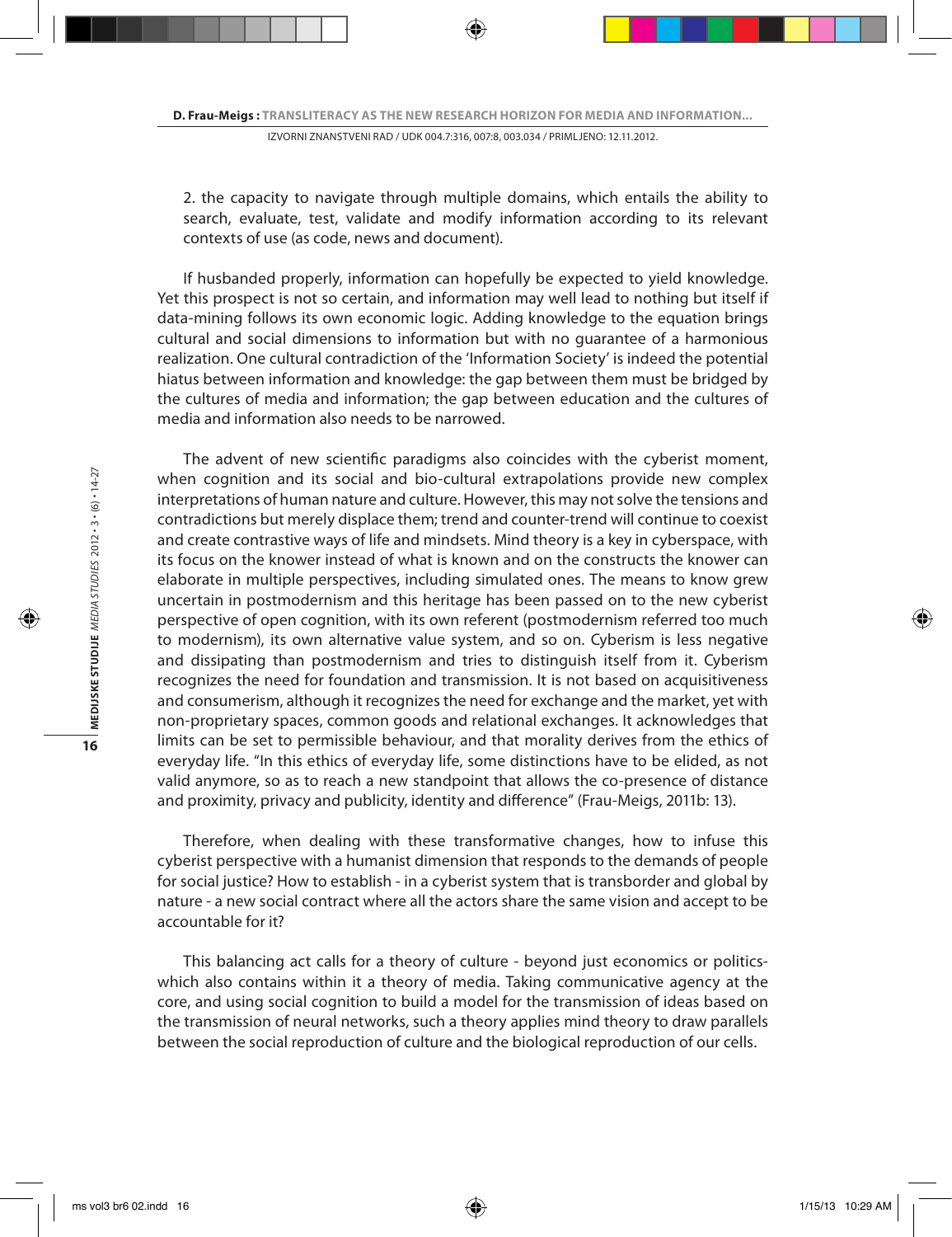*The information paradigm in this equation adds the idea that media mimic these mechanisms in the reproduction of data in the digital age; media are constructed as externalizations of neural networks and internalization of ecological signals, the brain being in co-evolution with the environment, to find the right scale of human interaction* (Frau-Meigs, 2011a: 43).

All media are cognitive artefacts, unified by our human capacity for representation to enable us to monitor the environment and process information, our two main cognitive needs for problem solving and that which ultimately justify and legitimate our constant generation of media. Internet arrives at the current moment of the evolutionary chain of media to fulfil the cyberist need to understand the global scale of our interactions with nature. This is not to deny the earlier radical changes or specific contributions each media, all of which are still present and dynamic, but to remind us that they obey social and cultural uses; they are not ruled merely by our economy or our technology. The issues of human interest remain fundamental to our understanding, and they are open-ended and generative. They do not discard our embodiment in nature, even when they take a detour through virtual reality.

Such a theory of media in culture must be based on a vision of humanity that resembles a set of nested dolls or an onion skin, with multiple scales of life, from the global sphere to the local community, offline and online, linear and non-linear, where our dynamic self engages with our basic desires for identity and justice. This theory can not accept the idea that capitalism as a mode of production generates culture as an epiphenomenon of its consumer activities. Just as the recent failures of the liberal economy are reminders that politics are necessary, not just to establish order but also to provide thrust and trust, the economy would fail if ideas and art did not circulate in spite of the market.

Media cultures have come to dominate the cyberist moment, as they encourage the socialization of young people on digital networks. The current challenge in order to ensure wellbeing and self-fulfilment online and offline is to find the right scale of interaction that binds people together, beyond the contractual nature of economic exchanges. While the market works on niches and fragmented productions which, at best, compile a series of roles into a self, culture ensures that identity emerges from the fluid integration of dignity and privacy, to ensure a correct fit to the viable nesting of the multiple scales of self.

These rapid changes bring with them the realization that education is a social and cultural construction and that media are taking an ever larger portion of the time for such construction. Media education and information literacy both came together in the late 1990s as a means to deal with the basic needs to understand critically such media contents and uses. With a history dating back to linear media, it focused on understanding advertising and representations, at best with a cultural studies background that allowed media to be understood as 'texts' and the audience as 'readers' (Hall, 1973: 128-138). As such, media and information literacy still hails from the modernist era, with expectations related to the linear transmission of the 19<sup>th</sup> century school system (Frau-Meigs, 2006).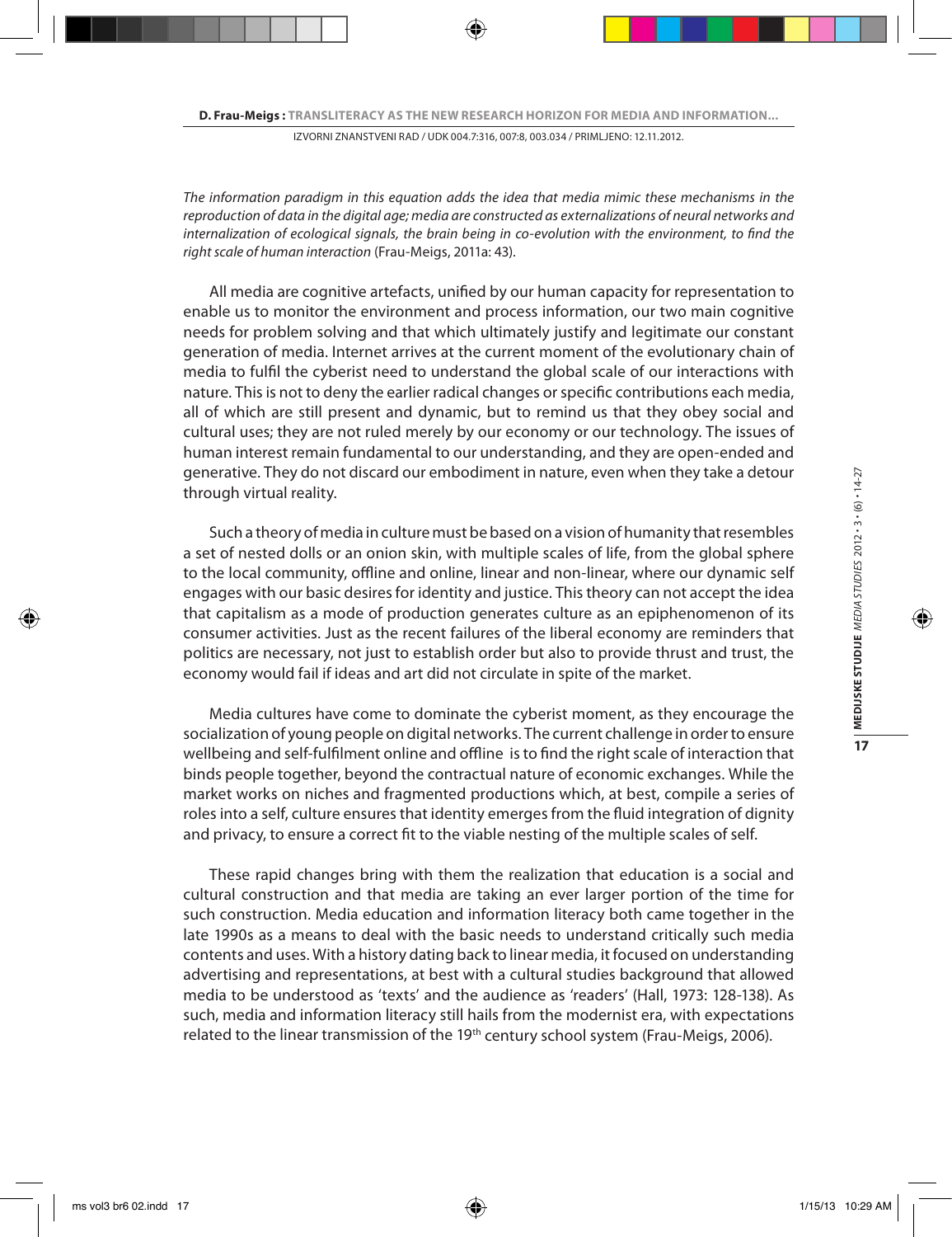## **THE CASE FOR 'TRANSLITERACY'**

In its present connotation, media and information literacy runs the risk of becoming obsolete unless it embraces the cyberist era and its multilinear modalities. In particular, it needs to encompass the "shuttle screen situation" (Frau-Meigs, 2013) whereby what happens on the top surface screen of audiovisual media sources is discussed within the netroots screen of digital social media with feedback to the top surface screen (fanfictions, webseries and newsblogs, but also modified scripts and scenarii). Although some uncertainties remain as to the future evolution of the two cyberist era subsystems – TV-based developments and computer-based developments – online television remains a major provider of stories, just as narrative remains a centrepiece of social learning and interaction. The audiovisual networks of broadcast media are still the providers of dominant narratives (news, series, games, cartoons,…), which are then recycled on the digital networks of broadband media. But these narratives are no longer "text". They are 'spectacles': their appeal to audiovisual and kinetic dimensions is more akin to total shows like opera and implies other modes of coding in the brain and on the screen. Transmedia storytelling, as described by Marsha Kinder (1991) and Henry Jenkins (2006), is increasingly associated with alternative inventions of the self and the fulfilment of "life longings" as proposed by Paul Baltes (Scheibe et al., 2007: 778-795). The growth of serial experiencing online is also a strong trend attached to content aggregation and behaviour of online users over a long period of time. Current models of media and information literacy are therefore not very adept at taking on the larger and more complex mediascape of the  $21^{st}$ century in which the foundation of creativity and employability will be the ability to deal with information not only as news and stories but also as code and as data.

The concept of 'transliteracy' emerges within this specific context, where the modernist literacies need to be drastically revamped. The traditional rationale of media literacy had emerged as a means to cope with the rise and massification of the modernist linear broadcast media (Hoggart, 1975; Buckingham, 2000; 2003). As internet developed, some tinkering was done, with the notion of information added in. The functional definition of 'media and information literacy' was first bound in its implementation to the school-library complex and then to the new skills necessary for the labour market. But in the cyberist context this approach runs the risk of becoming a constraint rather than an empowerment. It needs to be extended to take into account a more systemic definition, encompassing the human dimensions of information cultures as they develop their institutional, political, social and educational missions.

A change of paradigm is needed to allow a clearer and larger vision of the issues to emerge: from mere information search to the complexity of 'transliteracy'. The learning shift implicit in such a process must be verbalized and rationalized so that teachers and learners integrate and appropriate its potential for disruption. Focusing on usergenerated content reinforces the need for new types of media literacy (about images, codes, games, platforms,…) as the ability to read and write is extending across a range of media platforms and networks, and new cognitive and intellectual tools can thus be made available to learners and teachers.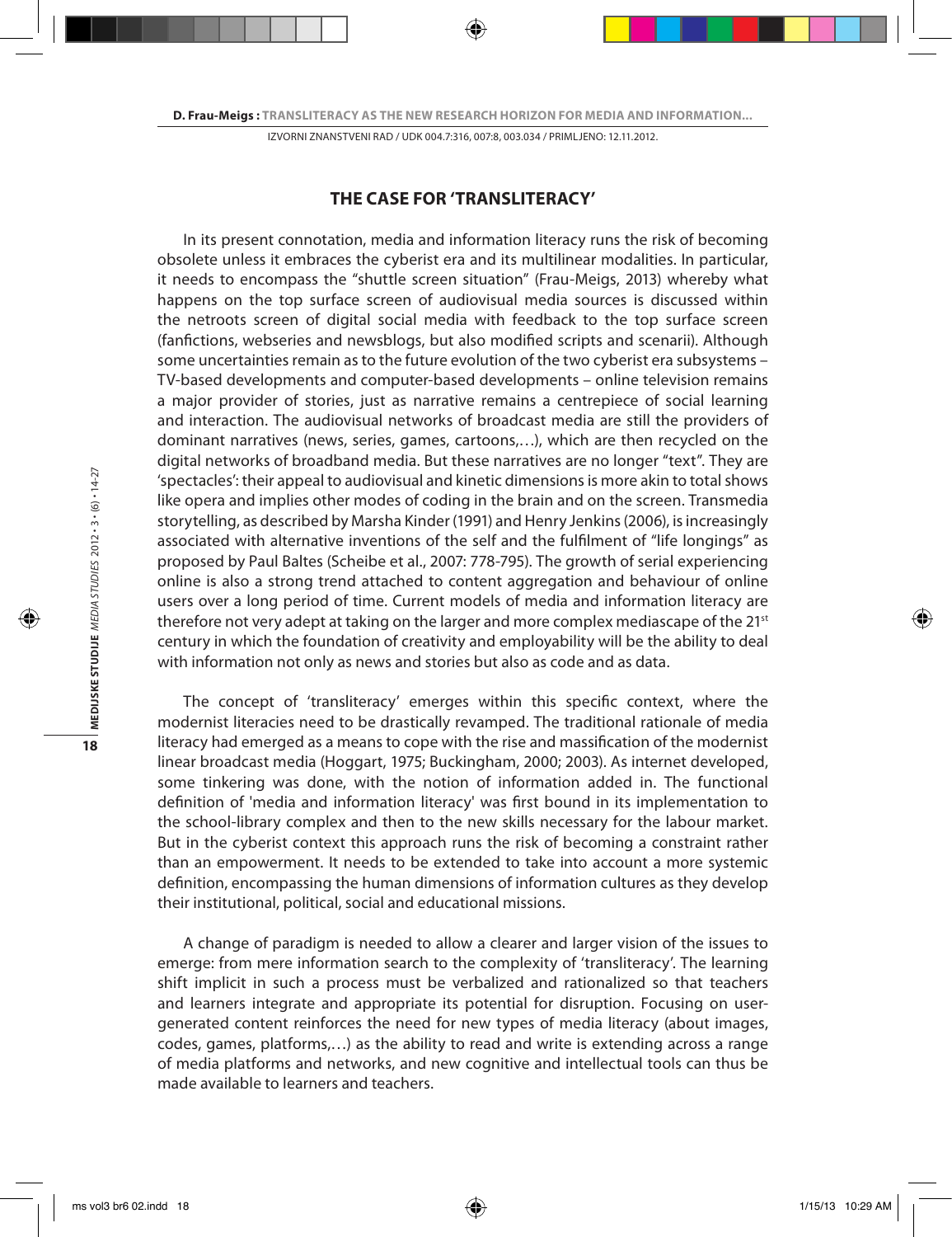A rapid review of the state of the art reveals that the definition of 'information' is no longer consensual (and the perception of media boundaries is itself in upheaval). Its contours vary according to the fields under consideration. From the perspective of *information literacy*, a notion that appeared in 1974 in the United States in the context of the American Library Association, it encompasses a mastery over information which is related to the economics of data production and the referencing of documents with a strong stress on their verifiability, with some fall back on the necessary training of users. From the perspective of *media literacy*, it relates to mastery over a series of semiotic resources (text, image, sound,…), with a strong focus on news and their relation to the training of users to develop a critical mind so as to assess truth and trust in the media and to foster civic agency and democratic participation. As for *digital literacy*, it is often seen in contradistinction to computer sciences (focused on programming languages) and it covers a more or less stable set of uses and practices regarding computers and digital tools or platforms, without necessarily understanding their design, functioning and finalities (Serres, 2012; Delamotte, 2012).

Discussions around these three forms of literacy began to converge around societal issues as the internet developed and the risks of digital exclusion appeared. The notion of 'information cultures' started to be used to describe the fact that the digital divide could not be limited to the question of infrastructure and access to technologies but also had to cover their effective uses, their representations in the users' minds and their potential for creativity and empowerment. The discussions however seem to have been stalled by the implementation of certification solutions such as the 'European Computer Driving Licence' (ECDL), heavily related to skills development in e-learning contexts.

At the international level the tensions between these different forms of literacy are also at play, often in disputes over the articulation of computer sciences and ICT training. This is especially seen in the school context where most countries have made the historic choice not to teach computing, except in optional and vocational sections. This has increased the gap between information as a science and information as a culture to the point that the hard sciences (physics, chemistry, maths, biology, etc.) tend to reorganize themselves around 'information sciences' that exclude the humanities and therefore the political, social and economical dimensions of information cultures (Bruillard, 2012).

Adding media literacy to this equation between information and informatics can only enhance the complexity of the issue. This is necessary, however, as most of the contents broadcast over the networks result from the mastery of multi-modal semiotic resources (text, image, sound…). Furthermore, such an addition reflects the reality of the users' experiences, blurred as they are by the lack of clarification about the finalized goals of information according to the context of application (as data, code, document, news,…). It also reflects the reality of social changes, in particular technical convergence, the opening of the traditionally disjointed spaces of school and industry, and also the greater empowerment of learners in spaces other than schools and libraries.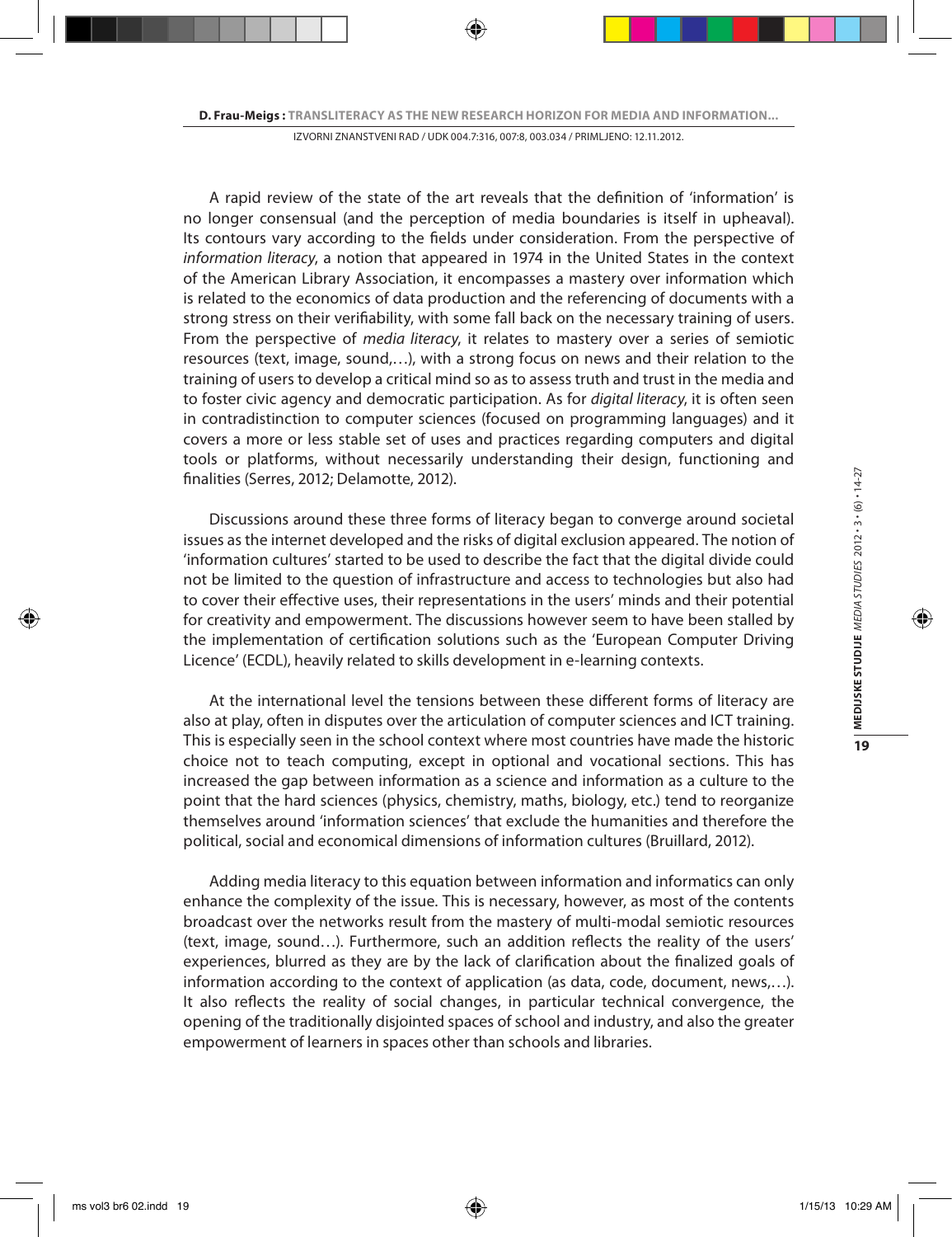Within this context, the recently coined term of 'transliteracy' was first proposed by the Transcriptions Research Project directed by Professor Alan Liu in the Department of English at the University of California Santa Barbara (USA). In 2005, it became the Transliteracies Project, looking into the technological, social, and cultural practices of online reading (http://transliteracies.english.ucsb.edu/category/research-project). Professor Sue Thomas, of the Institute of Creative Technologies (IOCT) at De Montfort University (Leicester, UK), subsequently founded the Production and Research in Transliteracy (PART) group, looking into writing and production practices (http://nlabnetworks.typepad.com/transliteracy/). In both English-speaking countries, transliteracy is considered as a means to foster the reading and writing facet of the "3 Rs" with a focus on English teaching although various disciplines in the humanities are also brought into play together with digital technology experts, (Liu, 2012).

Thus in its origins in the English-speaking world transliteracy developed far from the universe of libraries, media and spreadsheets. When it arrived in France, the meaning of transliteracy shifted in order to make sense of the convergence of media, information and computer literacies. The pioneering work was done by the research group LIMIN-R (http:// www.ina-sup.com/ressources/dossiers-de-laudiovisuel/les-e-dossiers-de-laudiovisuel/edossier-leducation-aux-cultures). The English umbrella term presented the rhetorical advantage of embracing a whole series of platforms, competences and uses whose hybridization needed elaboration. In its cultural transfer into the French world, the term adopted, *éducation aux cultures de l'information* (education in information cultures), then shifted from its original emphasis on basic literacy to enhanced information search with ICT-driven media.

To conclude this rapid state of the art, two points need to be underlined: the necessary archaeology and epistemology of the discourses on information and on transliteracy; the cultural and situational constraints around information as the major raw and refined material of the "Information Society" (Castells, 1997; Lash, 2002). The notions around information and its search constitute 'discourses' whose origins, argumentations, contents and transformations need to be mapped, especially to identify the tensions in the field (around the need to 'adapt' to the digital culture, at all costs for instance, with its technologically deterministic overtones). The competing paradigms on learning show tensions between transmission (top-down knowledge acquisition in school institutions), co-construction (bottom-up development of competences via shared tools for mediation) and participation (horizontal and vertical circulation of knowledge within communities).

Additionally, transliteracy deals with the editorialisation of information in the digital era whose organisation stems from networks, screens, platforms and programmes where "documents" acquire a radically original plasticity. It also encompasses the transferability of diverse practices and skills in contexts that are differentiated both as regards the information (at school and out-of-school, in the personal sphere and the professional sphere) and the societies and countries within which they evolve.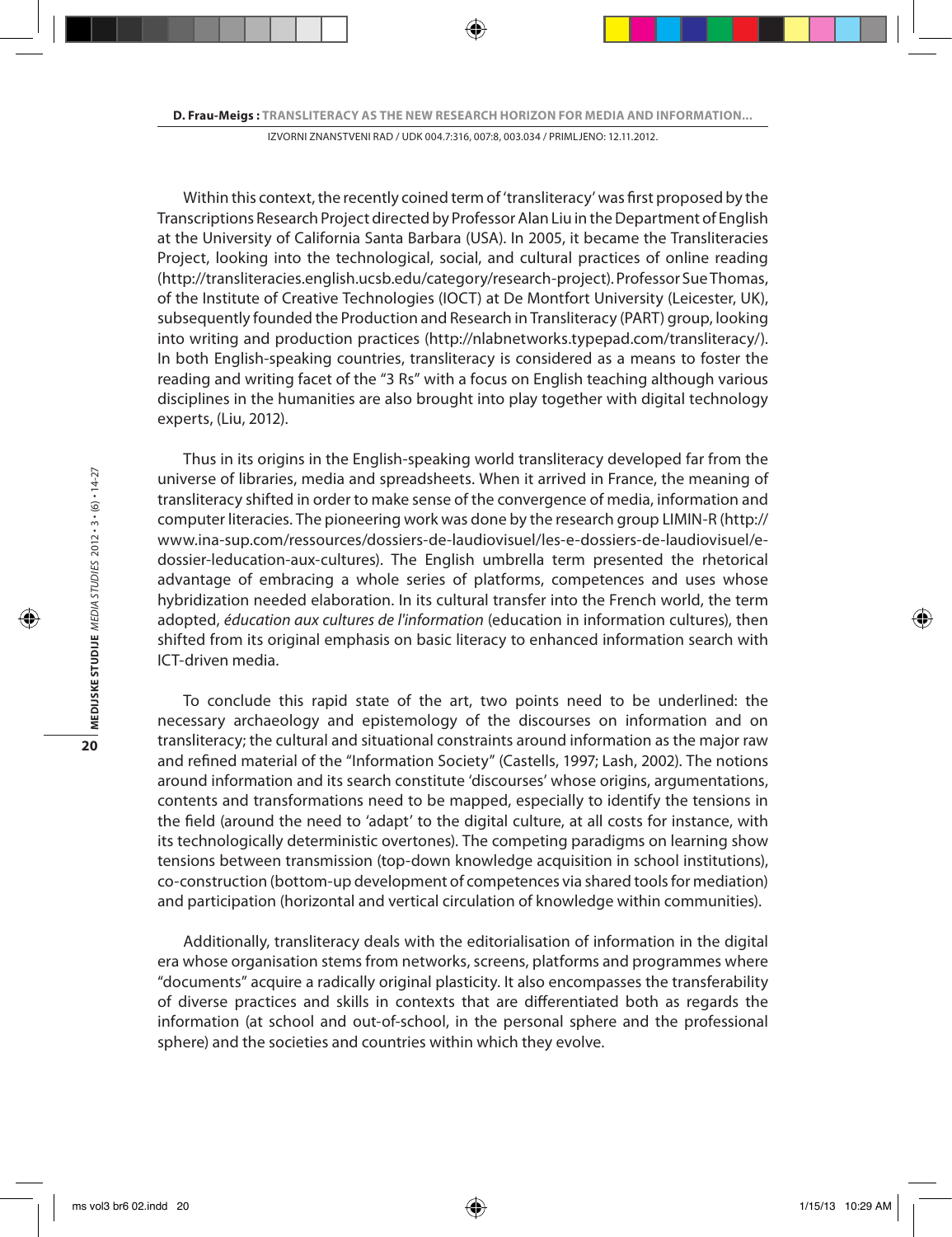Such an approach implies exploring a threefold research hypothesis: that the three forms of literacy (information, media and computer) have overlapping concepts, methodologies and finalities; that they are in a process of interdisciplinary structuring; and that such multi-media and trans-domain structuring may produce 'transliteracy' defined as the ability to read, write and encode in interaction with digital tools and platforms as well as the capacity to search, test and validate 'information' in its various shapes as understood in computer sciences (codes), in media and communication sciences (news) and in information sciences (documents).

This scaled-up move from media and information literacy to computer literacy and then on to transliteracy is ground-breaking because of its interdisciplinary nature and its integrative purpose, in a context where some initiatives have been set up at the local level without any encompassing framework. The functional definition of 'media and information literacy' can no longer be tied to the school-library complex but must be expanded to take into account a more systemic definition that encompasses the human dimensions of interconnected information cultures as they develop their institutional, political, social and educational stakes. Such an approach is notoriously under-theorised and is usually technology-driven in its analysis.

Analysing transliteracy involves exchanges between at least three research communities that do not always work together: computer scientists, media researchers and information and library scientists, along with an additional group - education scientists. It also requires fostering interactions between rarely collaborating research fields and rarely collaborating institutions (libraries, schools, engineering schools, communities of practice). Using the umbrella term 'transliteracy' is an operational strategy as its polysemy encapsulates notions that are not always thought together but which can cohabit in meaningful ways that reconnect the fragmented field of analysis. This is especially relevant as most users are already practicing and experiencing these transliteracies without feeling any rupture among them, in relative continuity with their day-to-day lives and work. The challenge is to connect research with practitioners, and to transfer research notions and concepts to practices in the field which today look very much like self-taught or self-acquired knowledge – transliteracy 'in the wild' as it were.

## **MODELLING TRANSLITERACY**

For lack of analysis and clarification the new literacies, necessary and complementary to the former '3 Rs' (reading, 'riting, and 'rithmetic), might take place somewhere else, in spaces outside the bounds of university, school and research. Having a variety of constructs and methods does not exclude the possibility of giving a certain legitimacy to this new field. Theoretical and methodological variety is by no means a sign of 'unscientific' functioning but on the contrary a sign of 'normal' functioning, as exemplified in the various currents expressed in mathematics or in literature. While we are capable of teaching the scientific attitude towards the physical and natural world, we seem to allow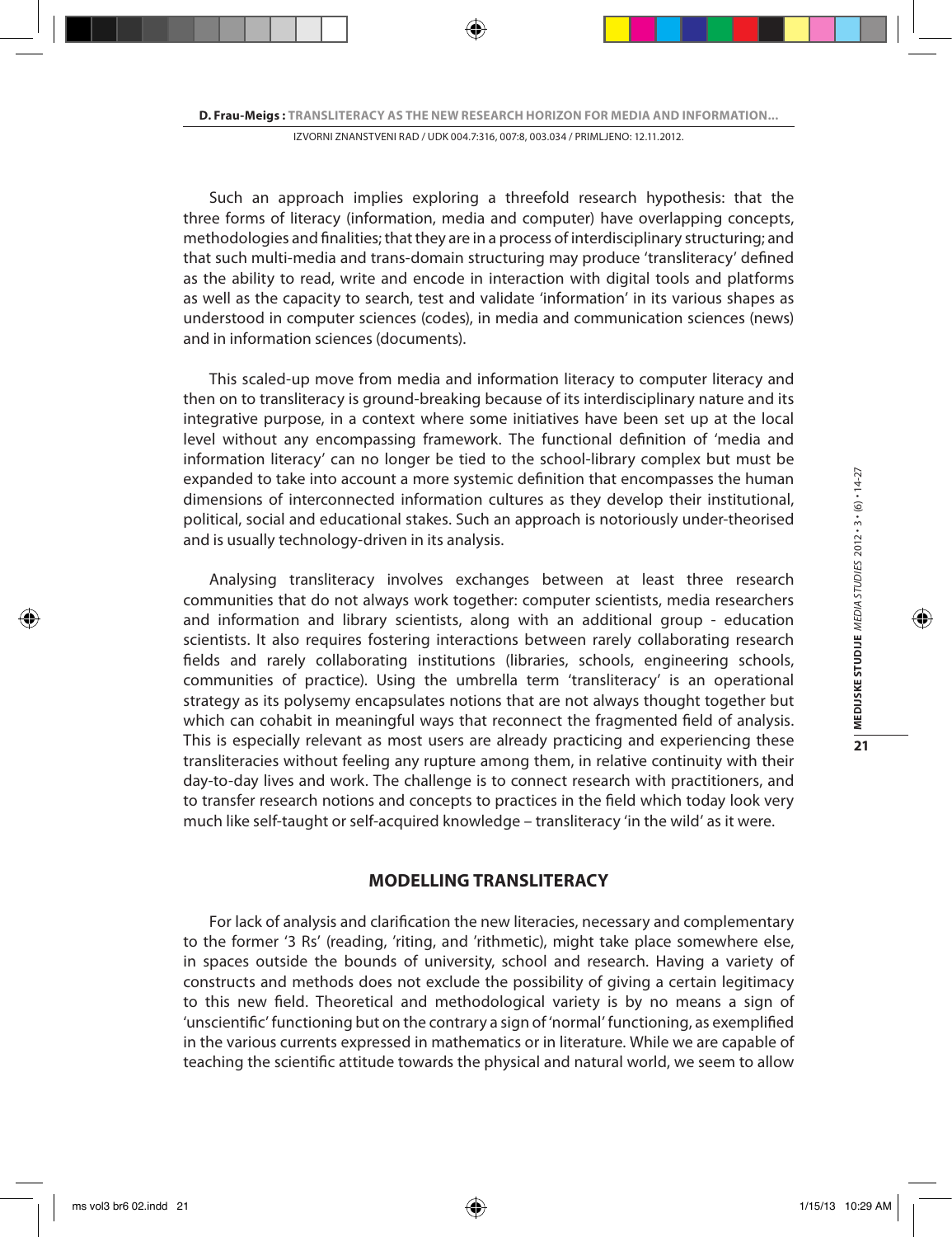magical thinking and intuitive capacities to develop within the 'Information Society', and this can be damaging for learning as much as for civic agency and participation.

Being aware of the centrality and the inevitability of these literacies we are able to consider transliteracy's horizon of possibilities, and foster better knowledge of the processes associated with computer sciences and information and communication sciences. Such a stance implies an analysis based at the same time on the contents and their specificities (audio-visual media, representations,…) and on the processes and modes of access inherent to computer sciences (coding-decoding, file-sharing,…) with an emphasis less on the technological objectives than on the actors, their uses and their finalized needs and goals.

Consequently, the notion of 'transliteracy' is seen not only from the perspective of reading and writing but mostly from the perspective of information search and use. As such it is related to the framework of 'information cultures', seen as a more acceptable understanding of the term 'Information Society'. It is precisely because media, information and computer literacies are becoming objects of public policy and implemented in various curricula that it appears necessary to consider the terminologies and the definitions that refer to them, and to question the ideological and political issues at stake in their implementation. The final inclusion of this transliteracy within national public policy benchmarking tools reflects the awareness that such complex and cumulative knowledge constructions call for regulatory mechanisms that support and sustain them.

Thus, in addition to the epistemological analysis of transliteracy and the proposal of a theoretical model for transliteracy, two types of complementary investigations are necessary:

1. an epistemological inventory intended to assess sites, domains and projects related to transliteracy to provide a dynamic mapping of the process;

2. a detailed study of all the political and policy-relevant issues concerning the regulation of this transliteracy as a collective phenomenon.

Transliteracy affords many opportunities for theoretical developments that are muchneeded in the area of converging literacies. Three major research questions that can mobilize analysts are:

1. What new sharing of competences between these three disciplinary fields do the uses of transliteracy generate?

2. What new collective dynamics, on the scale of the school and the territory, may be set up with the development of transliteracy through various configurations of "learning events" – which include the transliterate task and its outcomes (Gagné and Driscoll, 1988)?

3. What political and educational options may appear to achieve full-fledged transliteracy?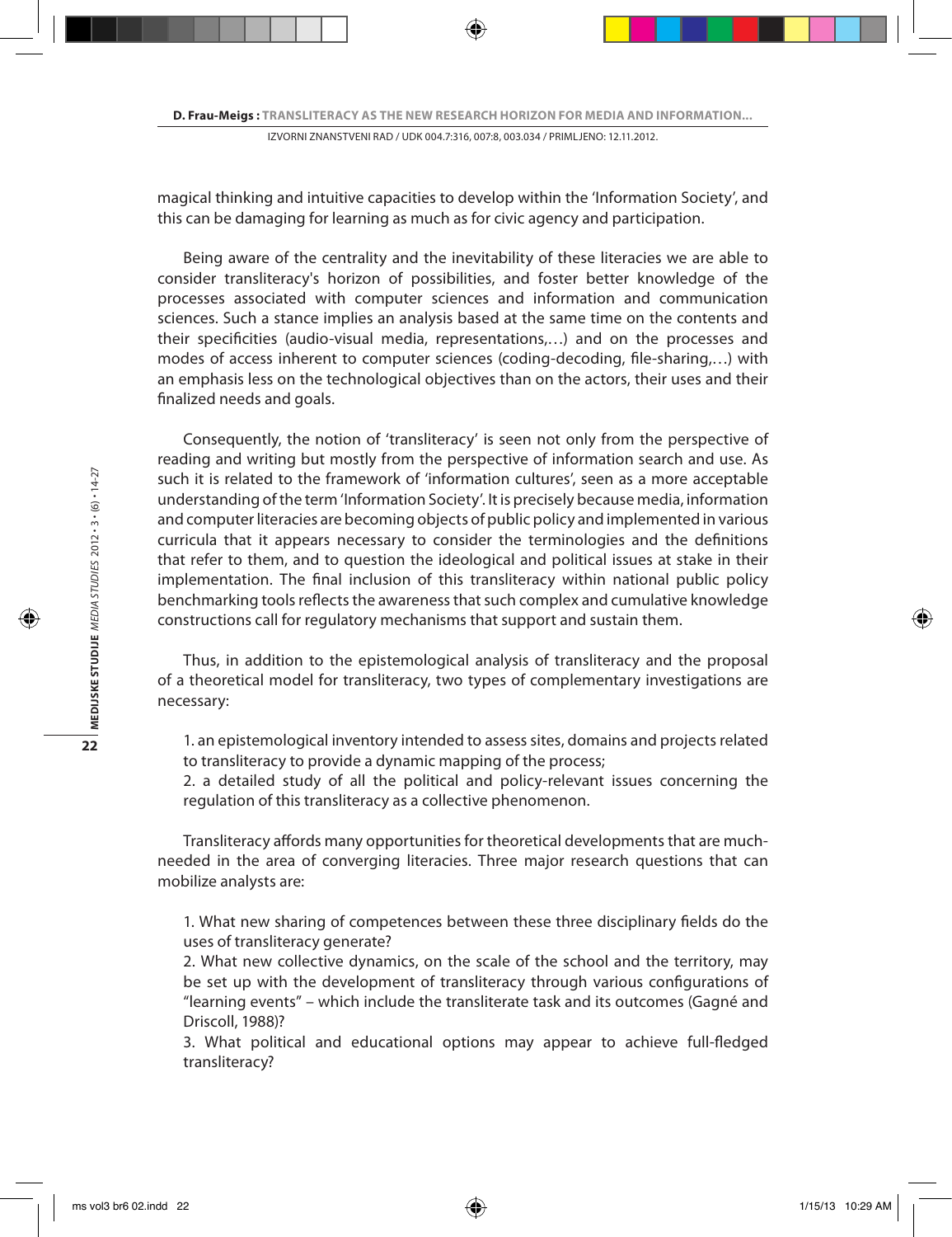# **PUTTING THE NEW CONCEPT ON THE MAP**

### **Mapping transliteracy**

To establish a new epistemological approach to the notion of 'information' and apply it to transliteracy, it is necessary to identify the way in which the three scientific domains overlap with each other. Mapping this overlap of notions, research institutions, virtual platforms, etc. will help identify the way interdisciplinary connections are made and will point the way to both new and emerging forms of structure.

Constructing digital maps with technologically advanced solutions requires the elaboration of smart criteria for site selection which will provide indications on how the three scientific domains are evolving, from a bottom up perspective. These maps need to be conceived as instruments to construct knowledge since they locate the information that is available on the web. Combining the functionalities of advanced graph technologies, they create visualizations to elaborate a quantitative epistemology of information via the mining of huge of electronic data.

Three types of maps can be produced via such quantitative epistemology:

1. 'contents' maps from online publications (research projects, databases, regional and European reports,…) and associated metadata. This type of corpus provides information on cooperation networks, the density of their exchanges, their thematic similarities and affinities, and the prospects for innovation;

2. 'actors' maps that illustrate the social network of the communities involved in information search and in transliteracy. This type of map supplies information about the geography of the research community and the modalities in which they are interconnected;

3. 'web resources' maps that take into account external data and publicly accessible online resources. They provide information about information cultures, especially when they target social controversies and communities of practice involved in transliteracy.

Such smart mapping is capable of 'understanding' the characteristics of the users in order to adapt the information resources to their contexts and to inform in a pertinent way. These maps can help build transliteracy in relation to knowledge profiling, using strategies that are elaborated in the 'Network Sciences'. Very few examples exist in the qualification and selection of information. Providing such tools for the scientific community can elucidate how transliteracy could be constructed at the crux of interdisciplinary fields within the social sciences (including contiguous fields such as game theory and enhanced simulations).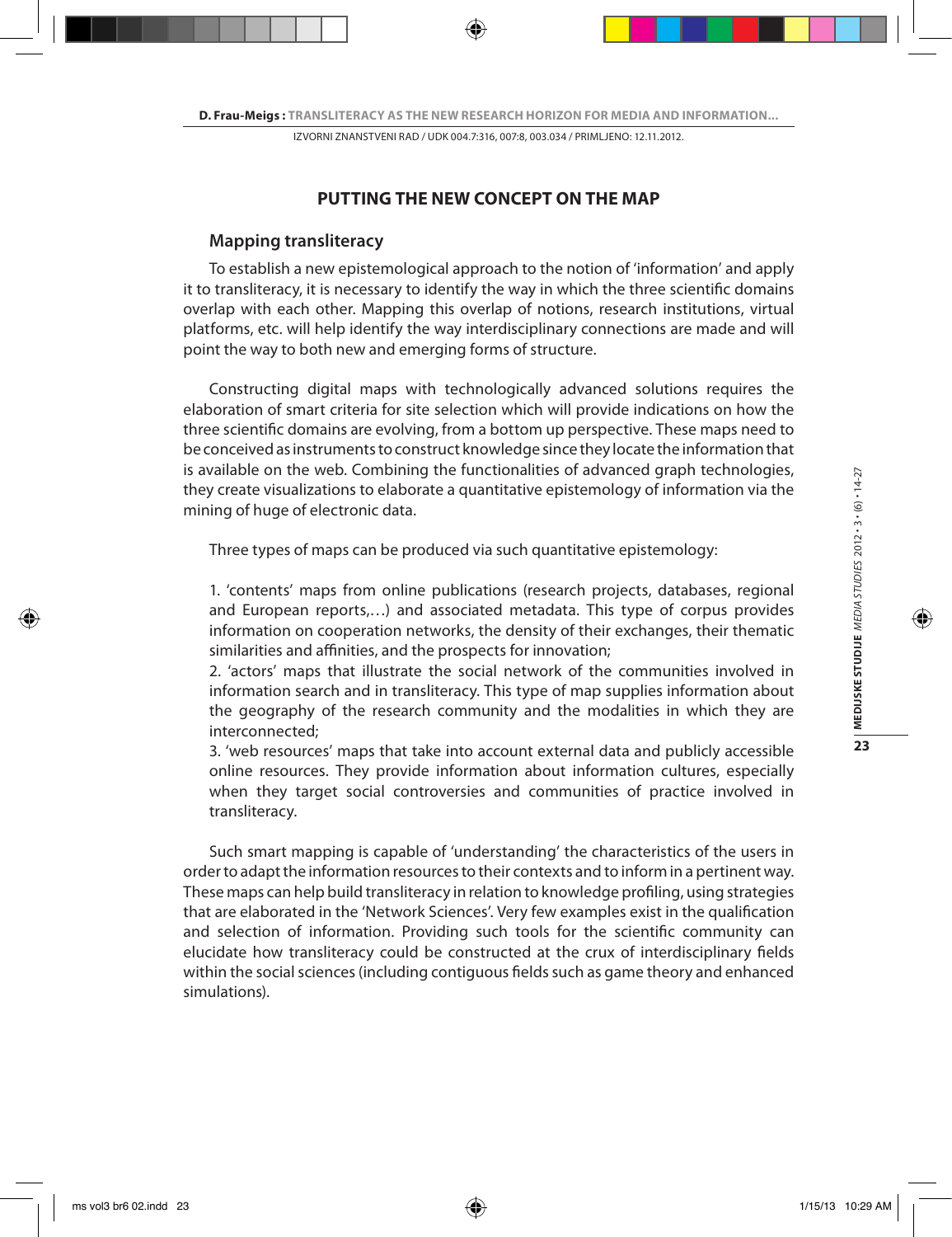#### **Modelling conceptual relations that link transliteracy and e-learning**

The relation between information cultures and literacies is under-theorised. Yet it is crucial to identify the major components to be considered in order to encompass the complexity of transliteracy. Any modelling attempt will need to take into account the phenomenon's high degree of hybridisation as well as its cross-cultural dimensions. It will also have to integrate the personal and collective context and the different learning paradigms (transmission, co-construction and participation). The aim is to produce a general framework to analyse and comprehend the situations of transliteracy, and to do this without being normative, so as to allow for a certain amount of generativity.

To elaborate a matrix of the elements needed to construct transliteracy, several steps seem necessary:

- To identify learning events via specific opportunities such as 'Internet day' or 'week > of the press' and to include hybrid situations in this process because as yet there is no such thing as transliteracy, just 'quasi-transliteracy'.
- To evaluate heterogeneous competences because various approaches to competences > exist, with different types of templates and criteria for evaluation (that need to be considered critically).
- To consider e-strategies and overlapping uses because the search for information can > be contiguous to the operations related to programming, story-telling and problemsolving.
- $>$  To define the emerging perimeter of transliteracy and monitor its evolution as new  $\,$ uses, practices, beliefs and representation systems appear, all of which imply the overlap of several fields.

Additionally, in this type of research-action some extensions and projections can be made for the full-fledged implementation of transliteracy by including recommendations for public policies that will help develop a template for national policies. Providing such a template will hold the advantage of highlighting the added value of such policies. Five major steps need to be underlined: development of comprehensive transliteracy programs at all education levels; teacher and librarian training; awareness raising targeting governmental and civil society institutions; research and its dissemination networks; international cooperation. This design must be closely related to the theoretical transliteracy model so as to help formulate the milestones and the different phases for implementation: preparation, implementation, and follow-up. It can provide criteria to determine the scope of necessary tools and pertinent actors to elaborate enabling environments for transliteracy (Frau-Meigs and Torrent, 2009).

Ultimately such a comprehensive process has much to lend to the frontier field of 'e-learning' which needs to be elaborated beyond mere electronically-supported teaching. Information and communication systems cannot be considered merely as platforms for expression but also as tools for mediation, creation and participation in today's networked cultures. The field of e-learning needs to be bolstered by theoretical and methodological advances. It needs to incorporate the critical enquiry of 'information' and to acknowledge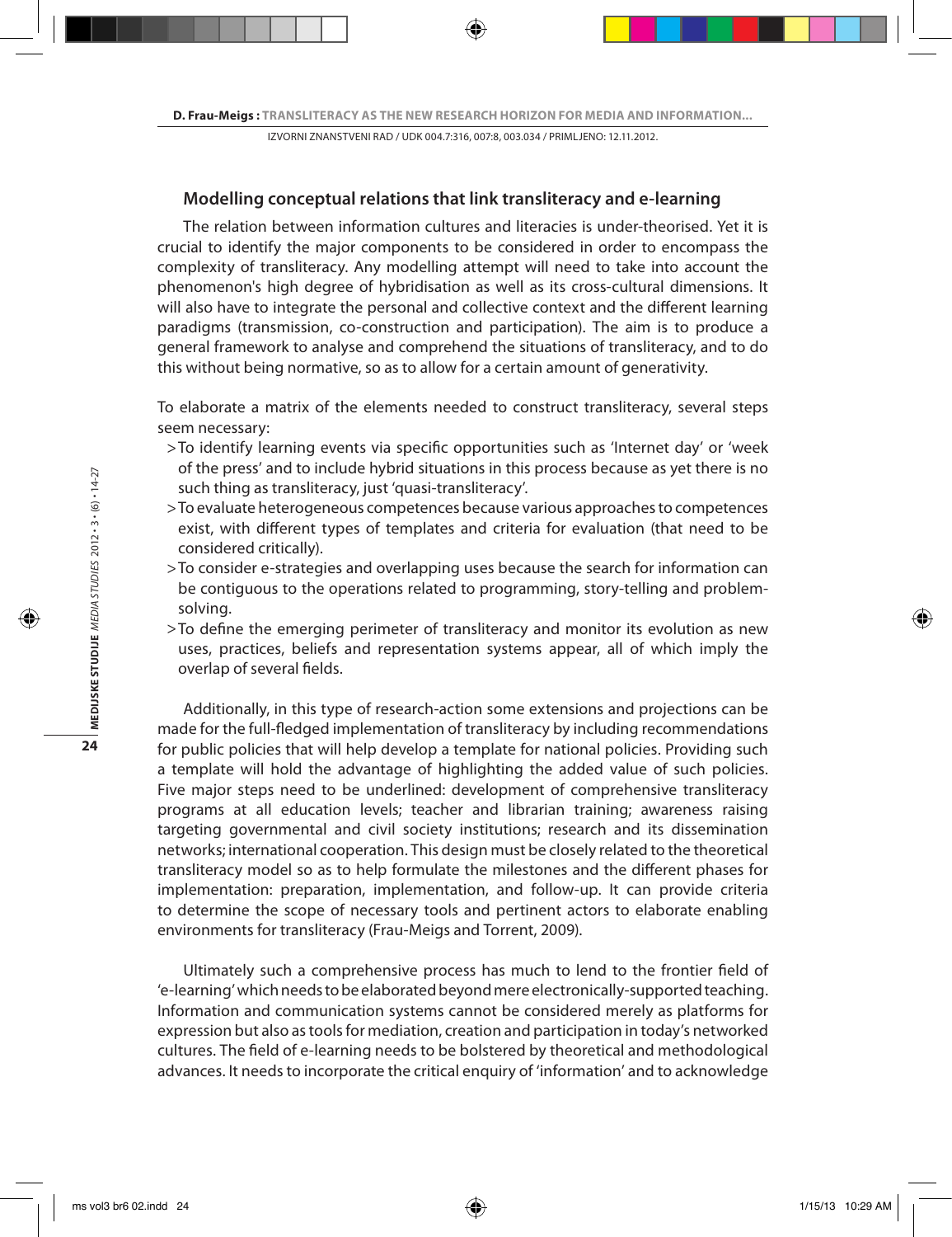the multi-modal dimensions of transliteracy so as to harness the opportunities of today's digital convergence. For it cannot remain solely at the technological level but must translate into meaningful societal uses. Information and its communication are fuelling knowledge development in the 21st century. As such this field can be of benefit to all researchers interested in the digital aspects of the humanities and information cultures as well as teachers, librarians, webmasters and other communities focusing on training and practice for young people.

#### **Bibliography\***

>Bennett, Lance W. (2008) Changing Citizenship in the Digital Age, pp. 1-24 in Bennett, Lance W. (ed.) *Civic Life Online: Learning How Digital Media Can Engage Youth.* Cambridge: The MIT Press. >Bruillard, Eric (2012) *Lire-écrire-computer: émanciper les humains, controller les machines,* Les e-Dossiers de l'audiovisuel, février 2012, http://www.ina-sup.com/ressources/dossiers-delaudiovisuel/les-e dossiers-de-laudiovisuel (12.10.2012).

>Buckingham, David (2003) *Media Education: Literacy, Learning and Contemporary Culture.* Cambridge: Polity press.

>Buckingham, David (2000) *The Making of Citizens: Young People, News and Politics.* London*:*  Routledge*.*

>Castells, Manuel (1997) *La era de la información. Economía, sociedad y cultura. La sociedad red*, vol. I. Madrid: Alianza.

>Delamotte, Eric (2012) *Pratiques informationnelles et échanges économiques*, Les e-Dossiers de l'audiovisuel, février 2012, http://www.ina-sup.com/ressources/dossiers-de-laudiovisuel/les-edossiers-de-laudiovisuel (12.10.2012).

*>European Parliament Resolution on Media Literacy in a Digital World*. 16 December 2008, http:// www.europarl.europa.eu/ (12.10.2012).

>Frau-Meigs, Divina (2013, in press) Child and Adolescent Well-Being From the Perspective of Media and Communication Studies, in Ben-Arieh, A., Frones, I., Casas, F. and Korbin, J.E. (eds), *Handbook of Child Well-Being. Theory, Indicators, Measures and Policies.* Heidelberg: Springer.

>Frau-Meigs, Divina (2011a) *Socialisation des jeunes et éducation aux médias*. Toulouse: Eres.

>Frau-Meigs, Divina (2011b) *Media Matters in the Cultural Contradictions of the Information Society. Towards a Human-Rights-Based Governance*. Strasbourg: Council of Europe Press.

>Frau-Meigs, Divina (ed.) (2006) *Media Education. A Kit for Teachers, Parents and Professionals*. Paris: UNESCO (in French and English), www.unesco.org/ci (12.10.2012).

>Frau-Meigs, Divina and Torrent, Jordi (eds) (2009) *Mapping Media Education Policies Worldwide: Challenges and Visions*. NY: UN-AoC/Unesco.

>Gagné, Robert M. and Driscoll, Marcy P. (1988) *Essentials of Learning for Instruction* (2nd edition). Englewood Cliffs, NJ: Prentice-Hall.

>Gerrig, Richard (1993) *Experiencing Narrative Worlds: On the Psychological Activities of Reading*. New Haven: Yale UP.

>Giddens, Anthony (1990) *The Consequences of Modernity*. Cambridge: Polity Press.

>Goldman, Shelley, Booker, Angela and McDermott, Meghan (2008) Mixing the Digital, Social, and Cultural: Learning, Identity, and Agency in Youth Participation, pp. 185-206 in Buckingham, David (ed.) *Youth, Identity, and Digital Media*. Cambridge: MIT press.

>Goleman, Daniel (2006) *Social Intelligence.* NY: Bantham.

>Greenfield, Patricia M. (2009) Technology and Informal Education: What is Taught, What is Learned, *Science* 323: 69-71.

>Hall, Stuart (1980) Encoding/Decoding (1973), pp.128-138 in *Culture, Media, Language: Working Papers in Cultural Studies (1972-79).* London: Hutchinson.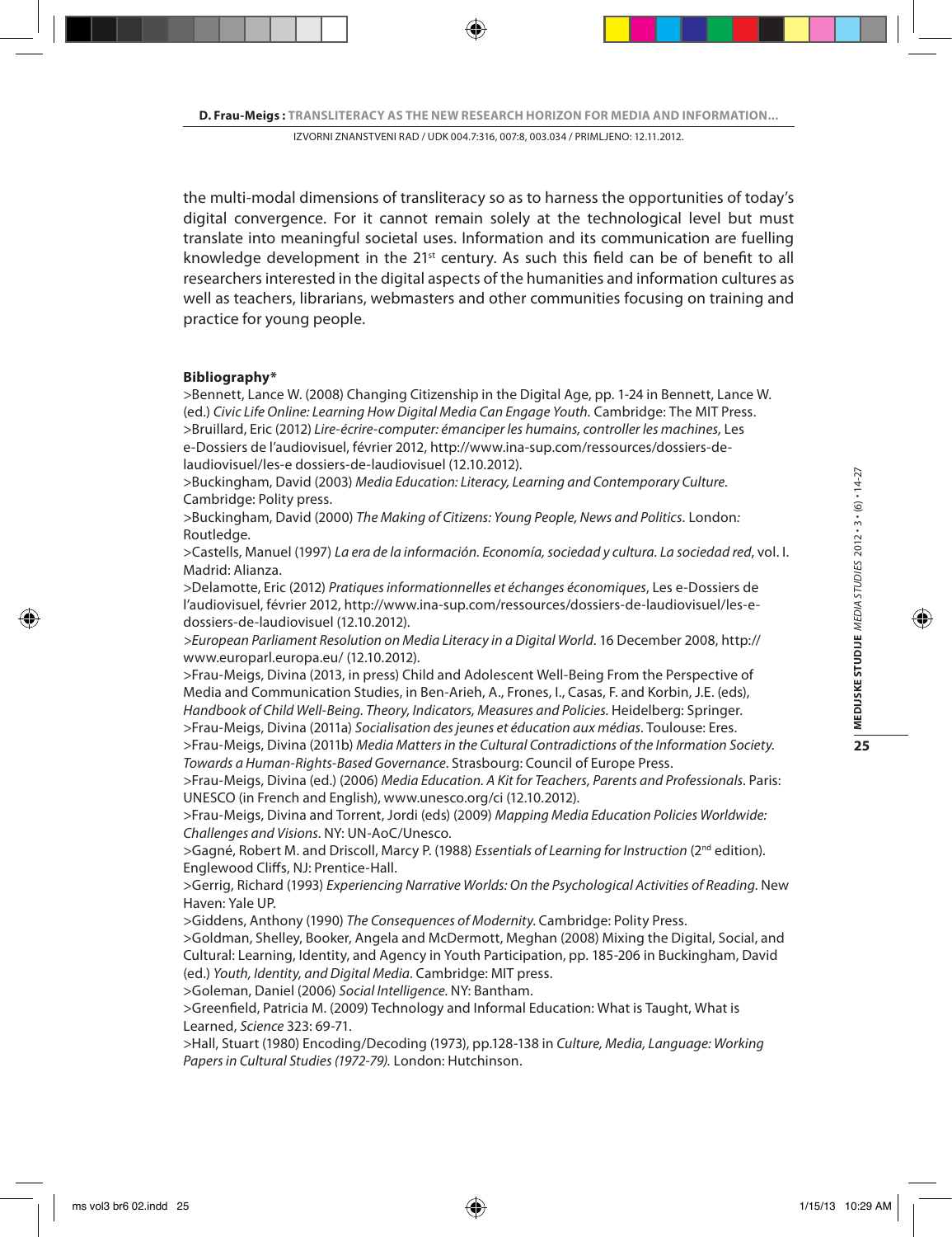>Harrison, Lawrence E. and Huntington, Samuel P. (2000) *Culture Matters: How Values Shape Human Progress*. New York: Basic Books.

>Hoggart, Richard (1957) *The Use of Literacy*. London: Pelican.

>Jenkins, Henry (2006) *Convergence Culture. Where Old and New Media Collide*. NY: New York U Press. >Jenkins, Henry et al. (2009) *Confronting the Challenges of Participatory Culture. Media Education for the 21st Century*. Cambridge: MIT Press.

>Kinder, Marsha (1991) *Playing with Power in Movies, Television and Videogames: From Muppet Babies to Teenage Mutant Ninja Turtles*. Berkeley: University of California Press.

>Lash, Scott (2002) *Critique of Information*. London: Sage.

>Livingstone, Sonia (2002) *Young People and New Media. Childhood and the Changing Media Environment.* London: Sage.

>Livingstone, Sonia and Bovill, Moira (eds) (2001) *Children and Their Changing Media Environment: A European Comparative Study*. Mahwah, NJ: Lawrence Erlbaum Associates.

>Liu, Alan (2012) "Translittératies: le big bang de la lecture en ligne" *e-dossiers de l'audiovisuel*, février 2012, http://www.ina-sup.com/ressources/dossiers-de-laudiovisuel/les-e-dossiers-delaudiovisuel (12.10.2012).

>Scheibe, Susanne, Freund, Alexandra M. and Baltes, Paul B. (2007) Toward a Developmental Psychology of Sehnsucht (Life Longings): The Optimal (Utopian) Life, *Developmental Psychology* 43 (3): 778-795.

>Sefton*-*Green*,* Julian and Sinker, Rebecca (eds) (2000) *Evaluating Creativity: Making and Learning by Young People.* London: Routledge*.*

>Serres, Alexandre (2012) *Dans le labyrinthe: évaluer l'information sur Internet.* Caen, C&F Editions. >Tomasello, Michael (1999) *The Cultural Origins of Human Cognition*. Cambridge, MA: Harvard UP. >Wellman, Barry and Haythornwhite Caroline (eds) (2002) *The Internet in Everyday Life*. Malden, MA: Blackwell.

\* Considering the interdisciplinary nature of the notion explored in this article, an extended bibliography has been added to the references mentioned in the text.